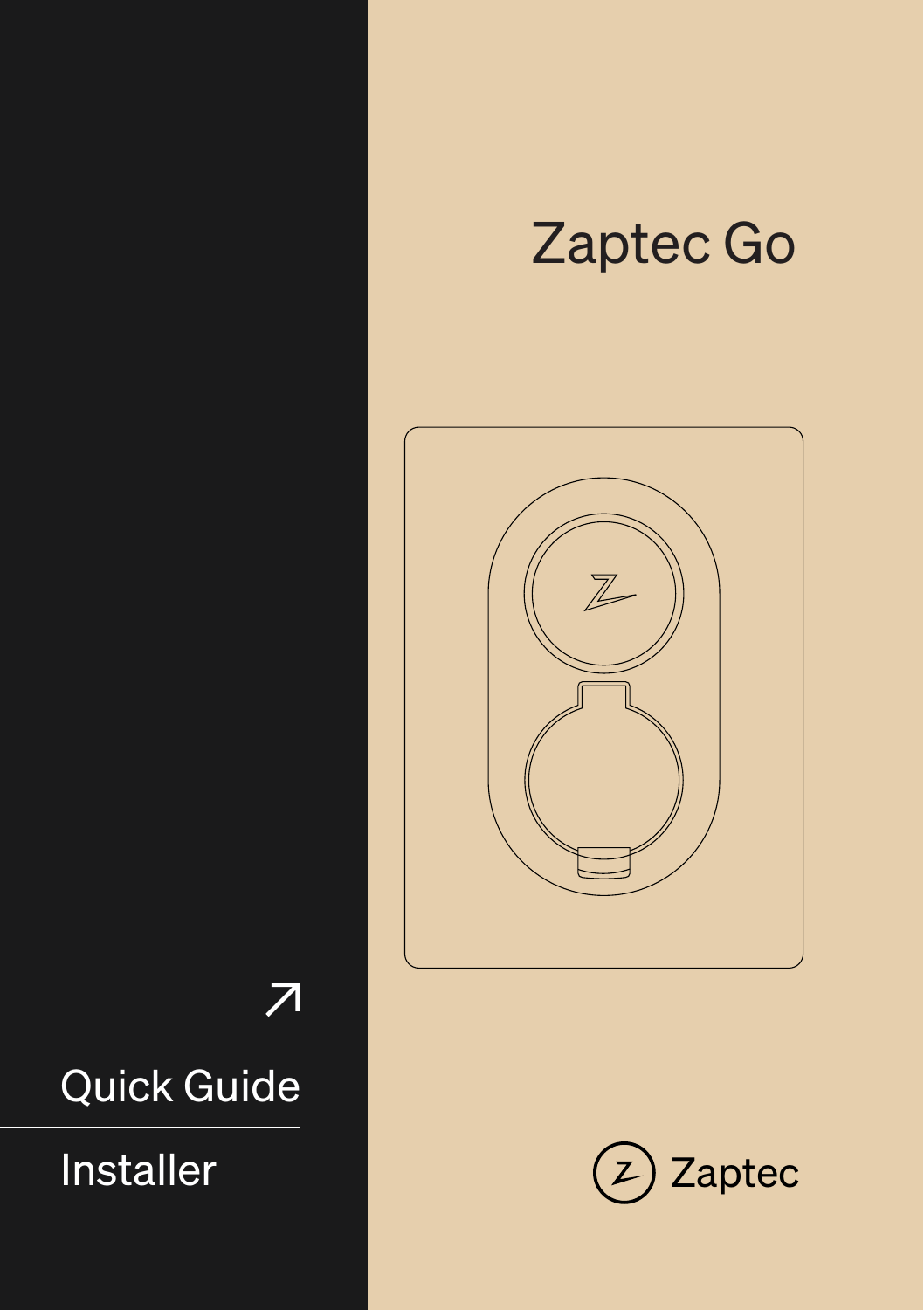

## Zaptec Go



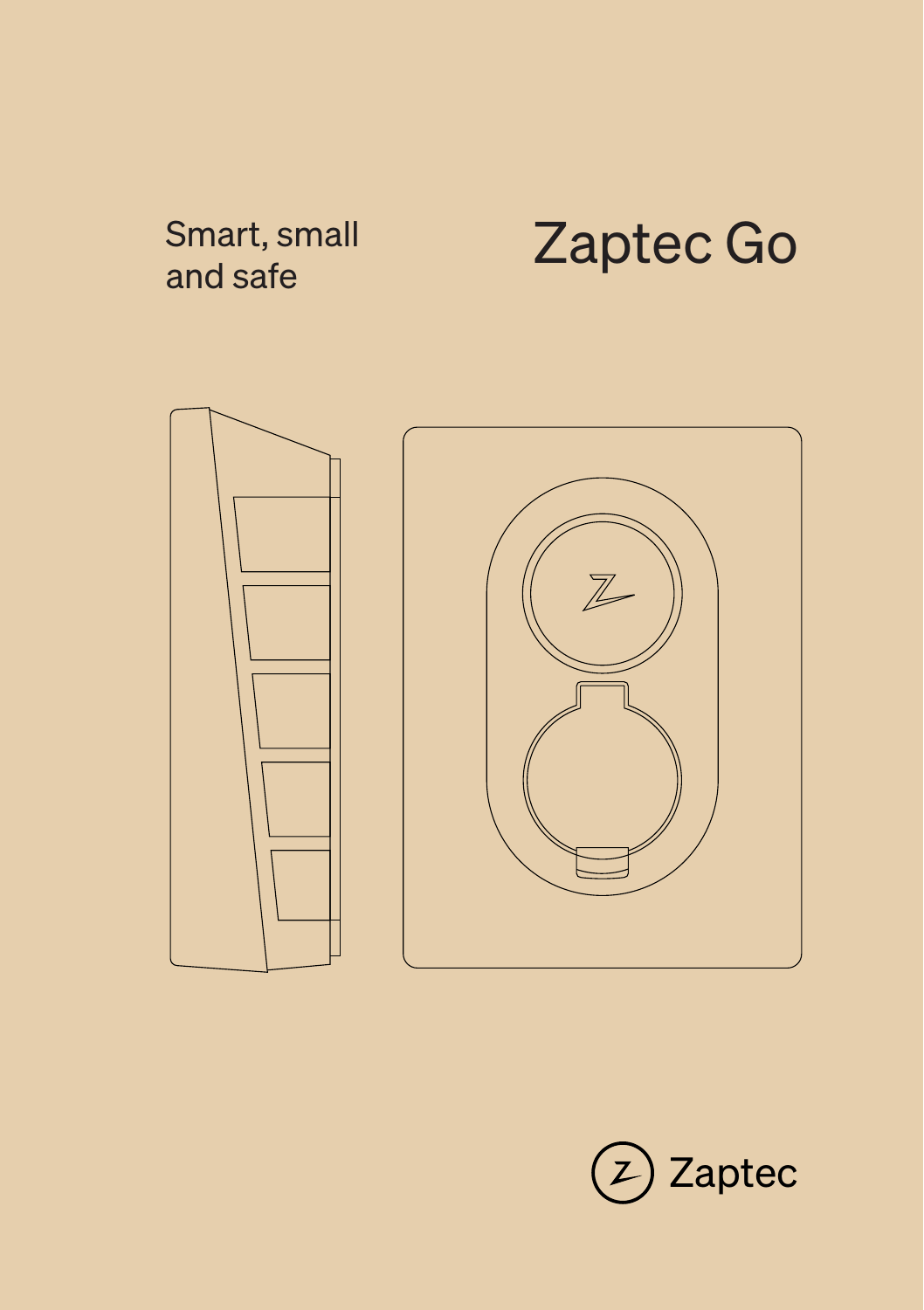#### Get to know Zaptec Go

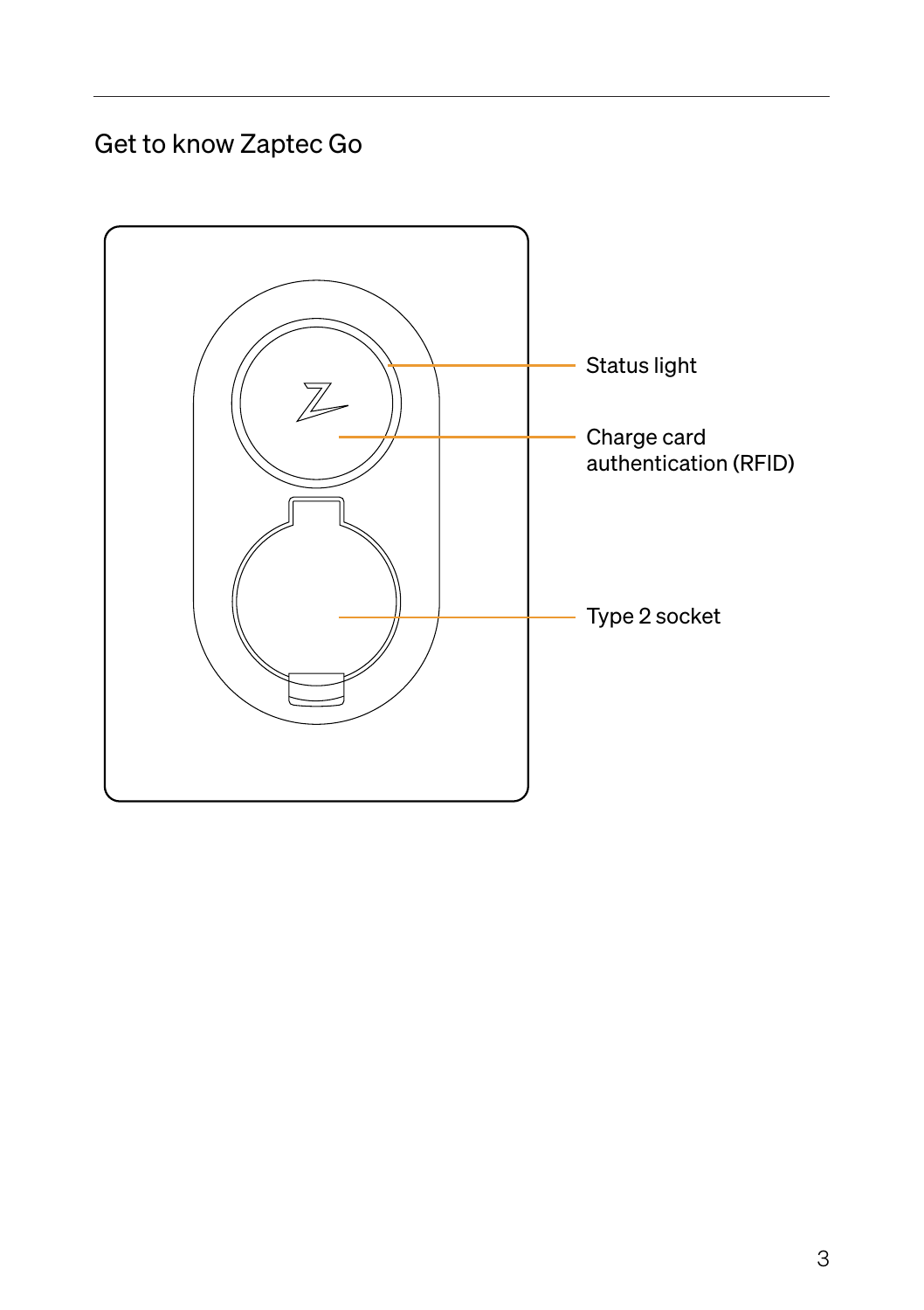#### Included in the box:

3x Sealing cones 1x Cable clamp







User manual

| <u> The Common Section of the Common Section of the Common Section of the Common Section of the Common Section of</u> | _ |  |
|-----------------------------------------------------------------------------------------------------------------------|---|--|
|                                                                                                                       |   |  |
|                                                                                                                       |   |  |
|                                                                                                                       |   |  |
|                                                                                                                       |   |  |
|                                                                                                                       |   |  |
|                                                                                                                       |   |  |
|                                                                                                                       |   |  |
|                                                                                                                       |   |  |
|                                                                                                                       |   |  |
|                                                                                                                       |   |  |
|                                                                                                                       |   |  |
|                                                                                                                       |   |  |
|                                                                                                                       |   |  |
|                                                                                                                       |   |  |
|                                                                                                                       |   |  |
|                                                                                                                       |   |  |
|                                                                                                                       |   |  |
|                                                                                                                       |   |  |
|                                                                                                                       |   |  |
|                                                                                                                       |   |  |
|                                                                                                                       |   |  |
|                                                                                                                       |   |  |
|                                                                                                                       |   |  |
|                                                                                                                       |   |  |
|                                                                                                                       |   |  |
|                                                                                                                       |   |  |
|                                                                                                                       |   |  |
|                                                                                                                       |   |  |
|                                                                                                                       |   |  |
|                                                                                                                       |   |  |
|                                                                                                                       |   |  |
|                                                                                                                       |   |  |



1) Remove Front Cover



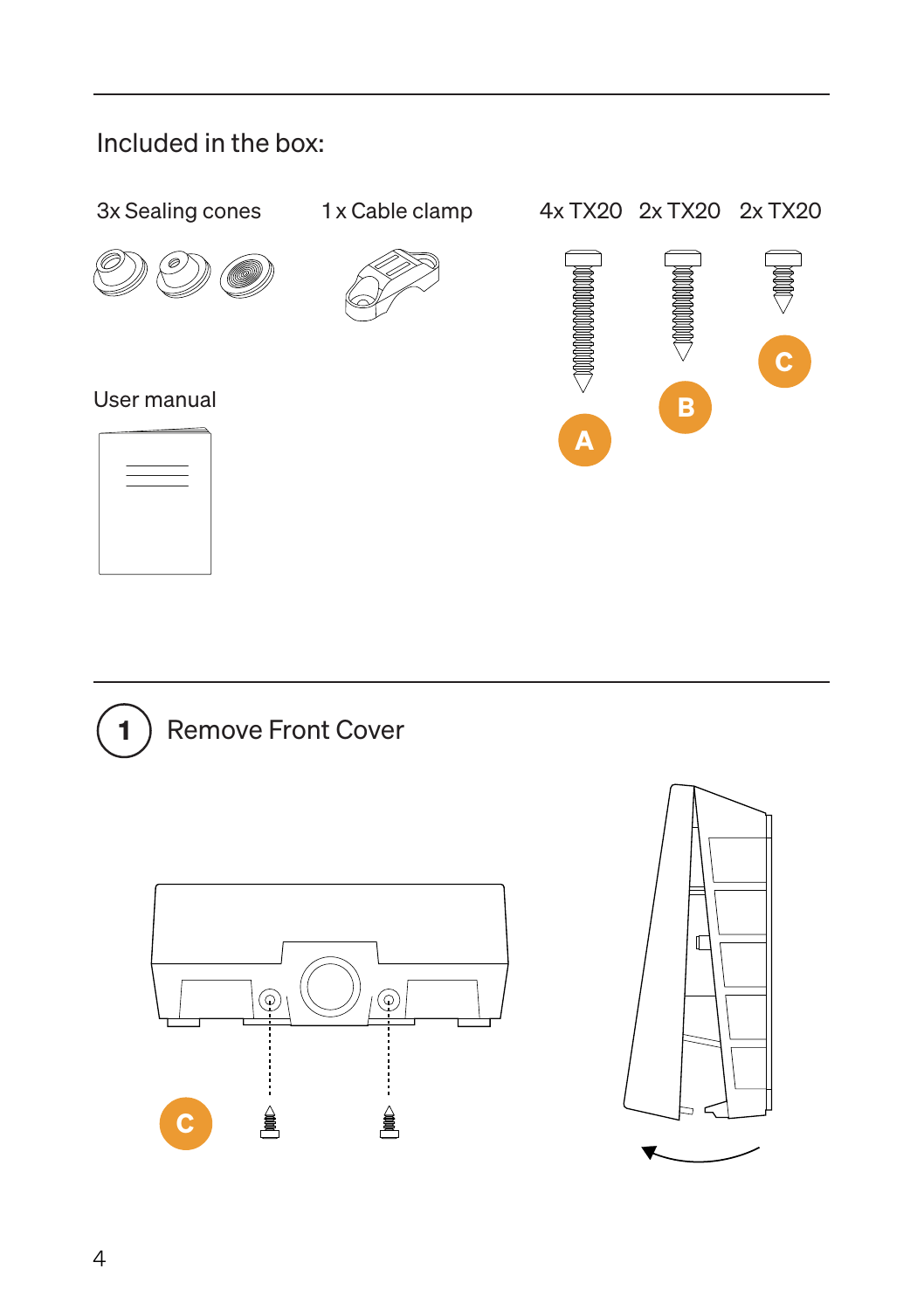### Mount the charging station

Make sure it's level and at an appropriate height.





 $2)$ 

#### Place the power cable

Choose between three entry options (top, back and bottom). Punch out the knockout tab to install from 1 or 2.

Each charging station must be protected by a max. 40A Type A 30mA RCD circuit breaker.

> $\oplus$  $\bigoplus$  $\bigoplus$

> > $\overline{\circ}$

⊕

⊕  $\bigoplus$  $\bigoplus$ ⊕

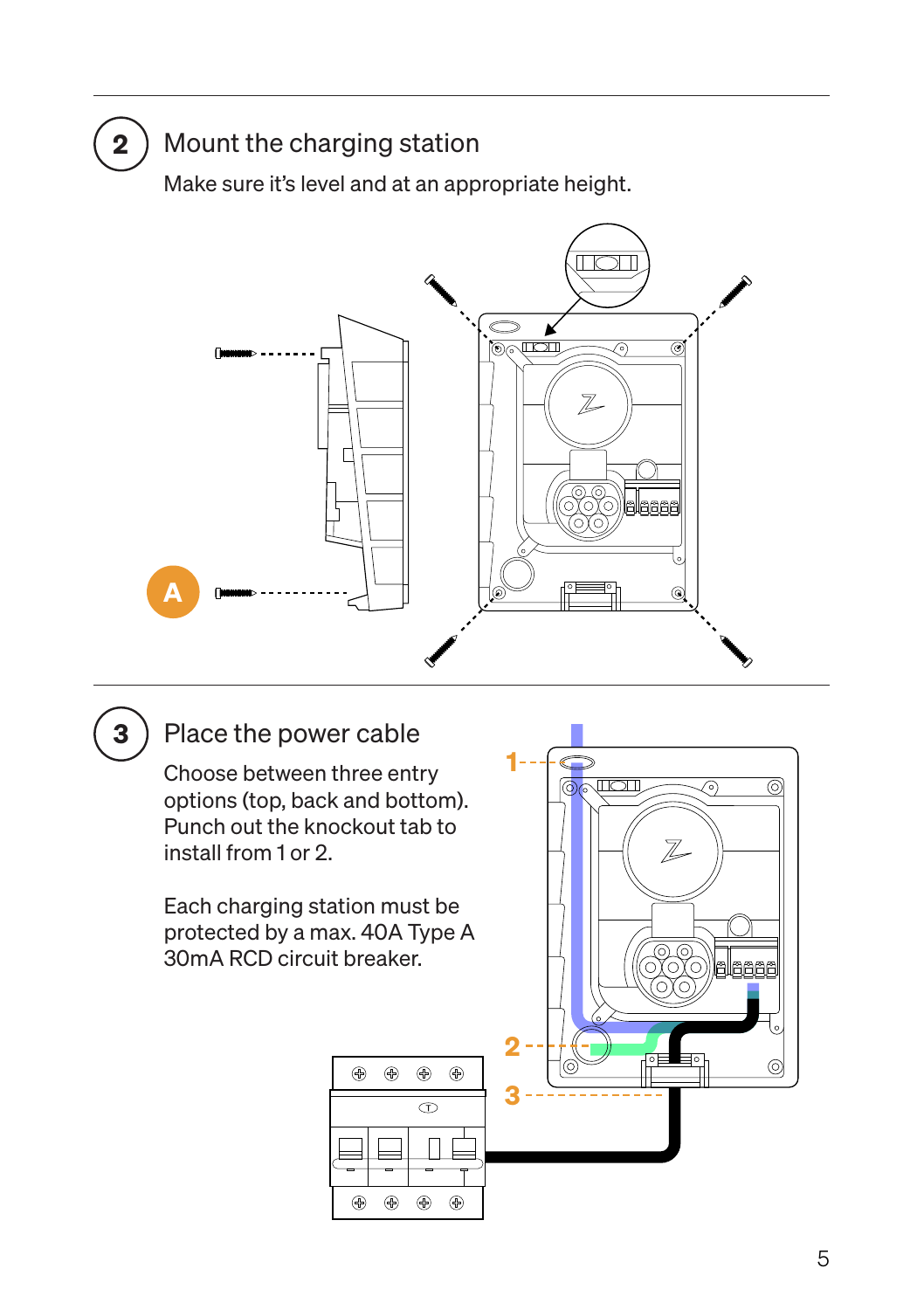

5

#### Secure cable

Prevent cable from being dislocated by using the cable clamp and screws. Use the sealing cones to make the installation water resistant.



### Electrical connection

Connect all wires and firmly press down all levers as illustrated. Then turn on the circuit breaker to continue.

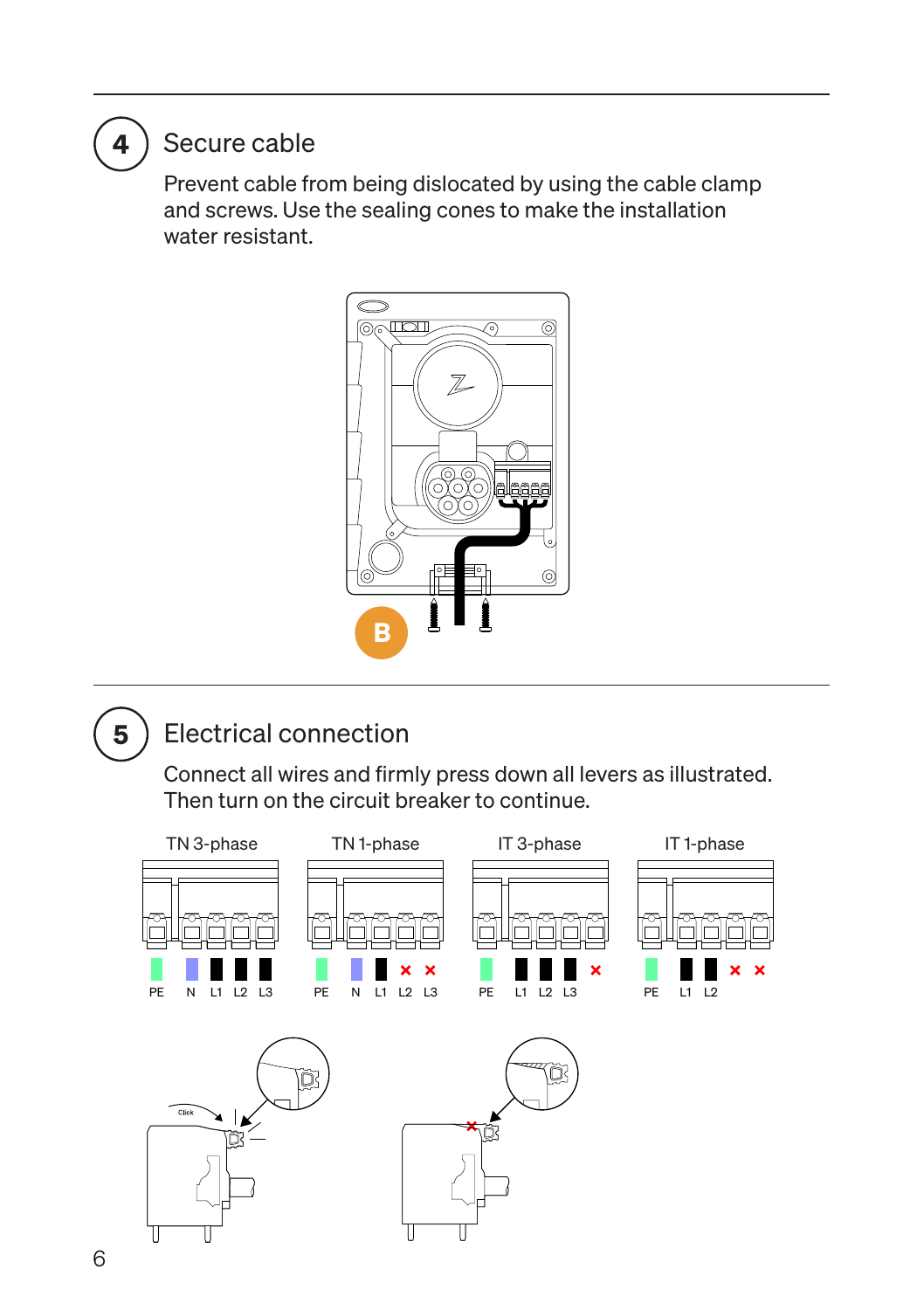### Configure charging station

6

Scan the QR code with camera and complete the installation in the Zaptec App.



It is possible to configure the charging station without using the app, please note there might be limited functionality doing so.

Switch is located above the connection terminal.

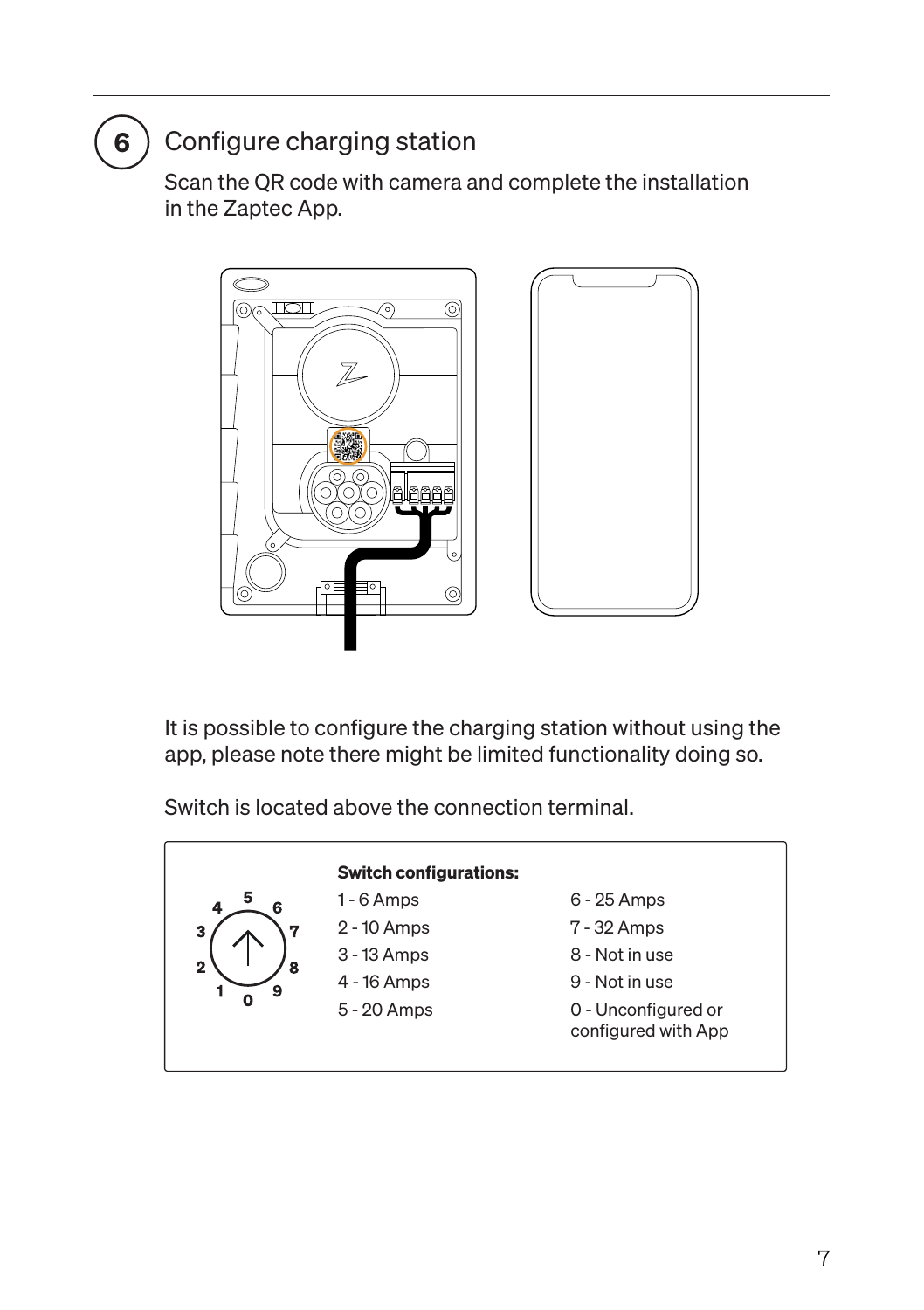# 7

#### Confirm green light

Configuration is completed when the charging station status indicator changes to flashing green and then turns to white status indicator.





#### Mount the Front Cover

Secure and lock the front cover.